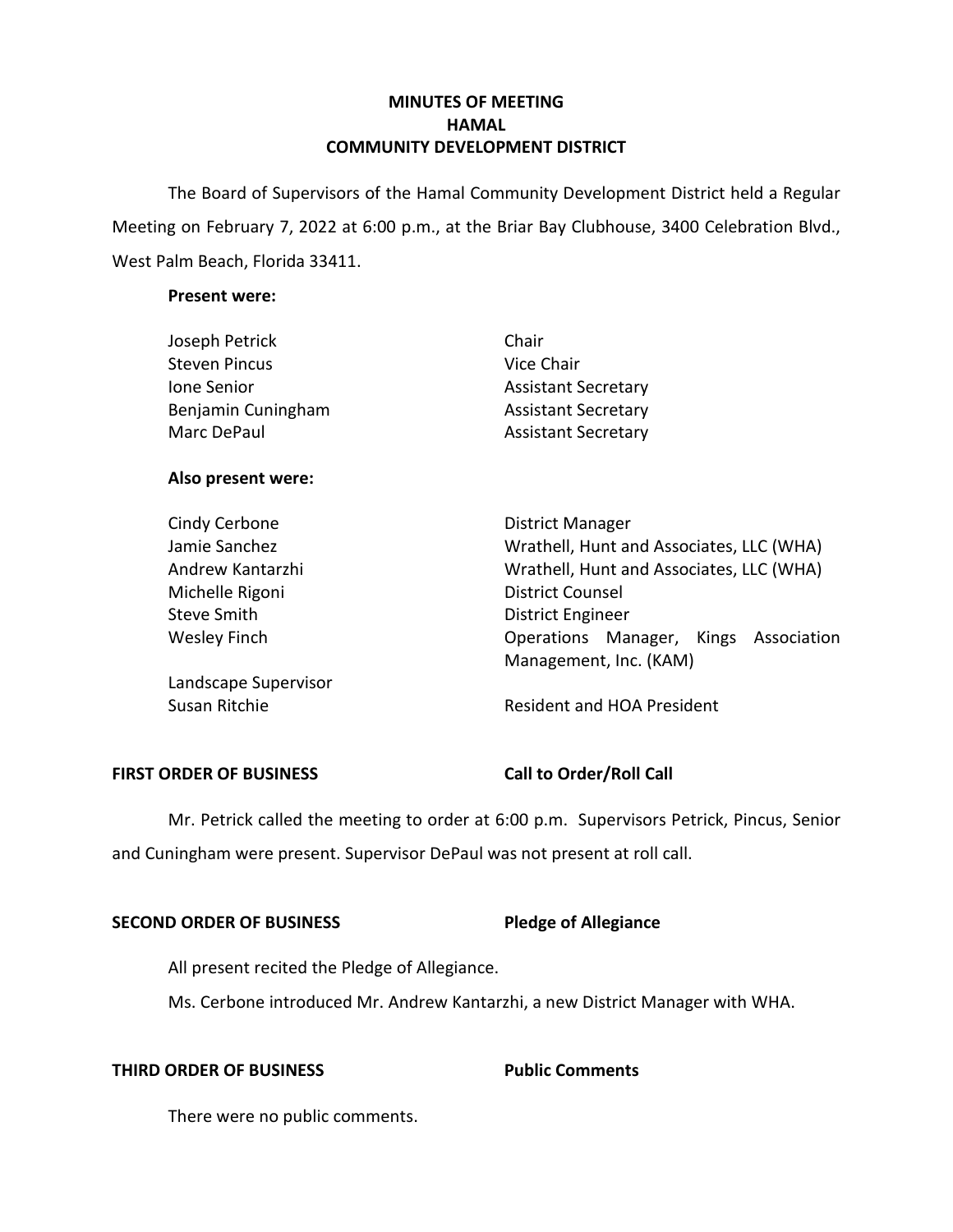## **FOURTH ORDER OF BUSINESS Discussion: Wall Maintenance**

### **A. Pressure Cleaning/Painting**

## **B. Structural Review**

Ms. Cerbone recalled discussion at the previous meeting regarding wall maintenance in one or more locations. A \$79,000 proposal was presented and discussed.

## **Mr. DePaul arrived at the meeting.**

Ms. Cerbone stated performing a structural review of the wall before entering into an agreement or approving a maintenance proposal was also considered.

Mr. Finch reported the following:

 $\triangleright$  In 2021, wall and crack repairs and pressure cleaning and painting the walls on Jog Road, back walls behind Sail Harbor and the pump house, were facilitated on the same contract.

 $\triangleright$  Upon inspection, there were no additional cracks.

 $\triangleright$  There is considerable ficus overgrowth and palm tree growth near the wall; the ficus are not yet pushing against the wall but they should be trimmed before painting.

Ms. Senior stated she observed encroaching vegetation on the wall behind some homes and asked if residents are asked to trim the foliage when maintenance is being performed. Ms. Senior was advised that the HOA could better answer her question. Crews would have to inform Mr. Finch so he can advise Management. Depending on the severity of the overgrowth, the resident would be asked to trim the foliage so the wall can be maintained. Ms. Cerbone asked how this item should be addressed. Ms. Rigoni stated it is similar to a tree overhanging their neighbor's yard; the property owner has the right to cut the overhang to the fenceline. Ms. Cerbone stated this is not an overhang, it is on the wall. Mr. Finch stated that section of the wall has never been painted. He recalled discussion at the last meeting about whether to paint the wall on the highway side to protect it structurally or for esthetics.

Discussion ensued regarding the by-laws, HOA landscaping, asking residents to trim the vegetation, emailing photos of the overgrowth to the HOA, maintenance easements and a structural review of the wall. Ms. Rigoni would research the plats to determine if there are easements. Mr. Smith would facilitate a structural inspection of the wall.

**FIFTH ORDER OF BUSINESS** Discussion: Fence Located at/near Lake 9  **Between the Tides and Vista Lago Communities**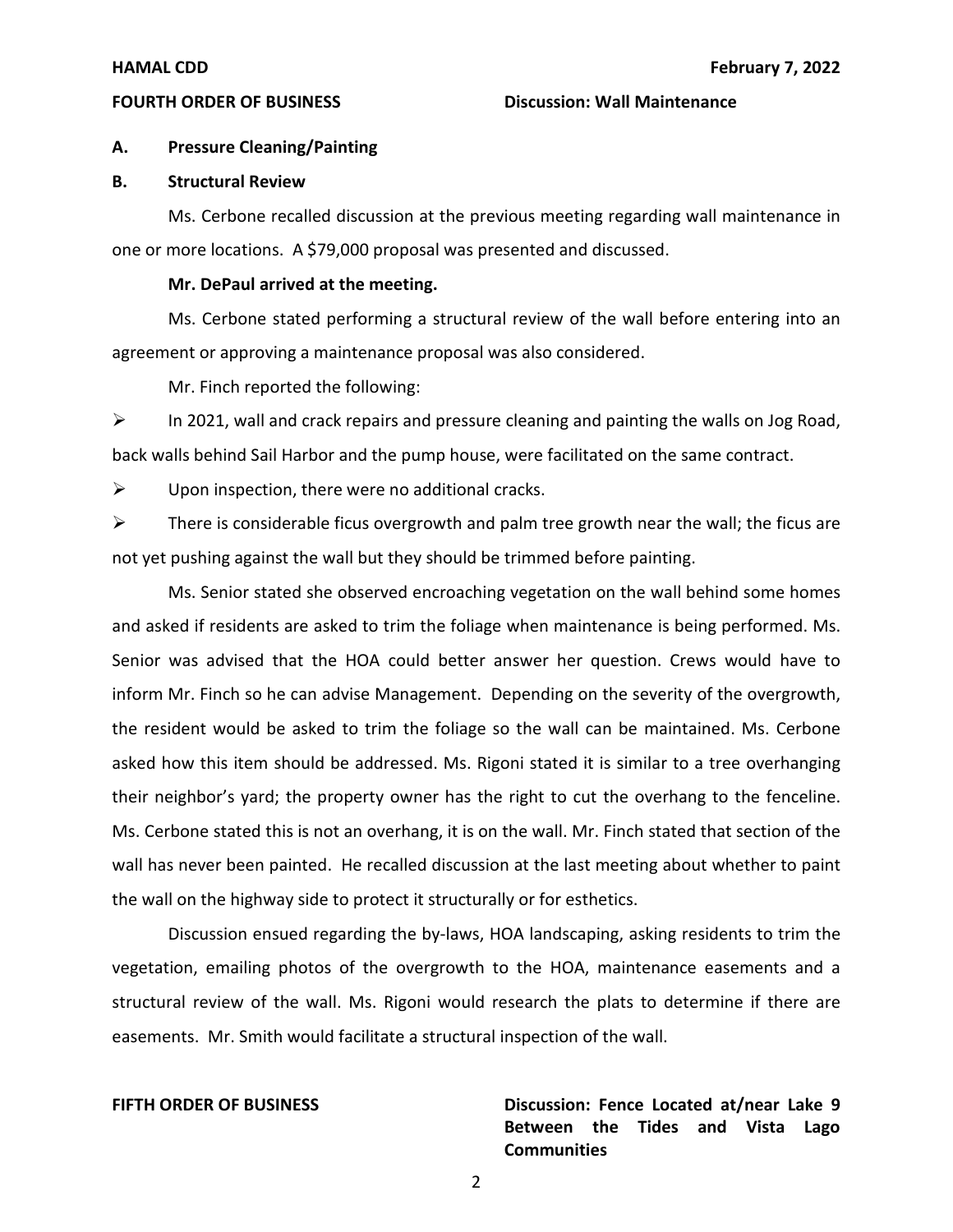Ms. Rigoni reported the following:

 a permit and a contract related to the previously damaged fence at or near Lake 9 between the Tides and Vista Lago Communities. ➢ District Management received a public records request from a person who is requesting

 $\triangleright$  A cease-and-desist letter regarding the same fence was sent per Board direction.

 confirmed by District Manager who reviewed the minutes.  $\triangleright$  It was discovered that construction of the fence was not authorized by the CDD as

➢ The permit that was pulled at the time was under the HOA's name and, although an invoice is on file, there is no contract.

➢ Staff researched the minutes, dating back to 2016, and did not find any proof or information stating that the CDD Board approved construction of the fence.

Ms. Rigoni stated the Board must determine what to do about the fence. She discussed the following options:

1. Ask the HOA to remove the fence because the CDD never authorized it.

2. Give the HOA a license or an easement to maintain the fence.

3. If the Board is amenable, the CDD could accept the improvements, subject to a bill of sale, and a document stating the CDD would accept the fence.

 Ms. Rigoni replied affirmatively, at least the portion located on the District stormwater pond Ms. Rigoni stated if the third option is selected, she would recommend that the document contain strong indemnification language. Asked if the fence is on Hamal property, tract. Asked about the indemnification language, Ms. Rigoni stated it is the typical verbiage found in all of District Counsel's maintenance agreements basically, in this case, setting forth that the HOA must indemnify the CDD for any and all claims that arise out of its acceptance and maintenance of the fence. Asked if she spoke to the HOA attorney about the indemnification language, Ms. Rigoni stated that she has.

 discussed the indemnification language, HOA, resident accommodation request relating to the Referencing an aerial view of the fence and surrounding homes, the Board and Staff fence, the Tides property, the fence permit that was obtained through Briar Bay HOA and the lack of CDD Board approval to construct the fence in the minutes.

Resident and Briar Bay HOA President Susan Ritchie stated she would not sign anything stating that Briar Bay is at fault for anything that could and will happen for the life of the fence,

3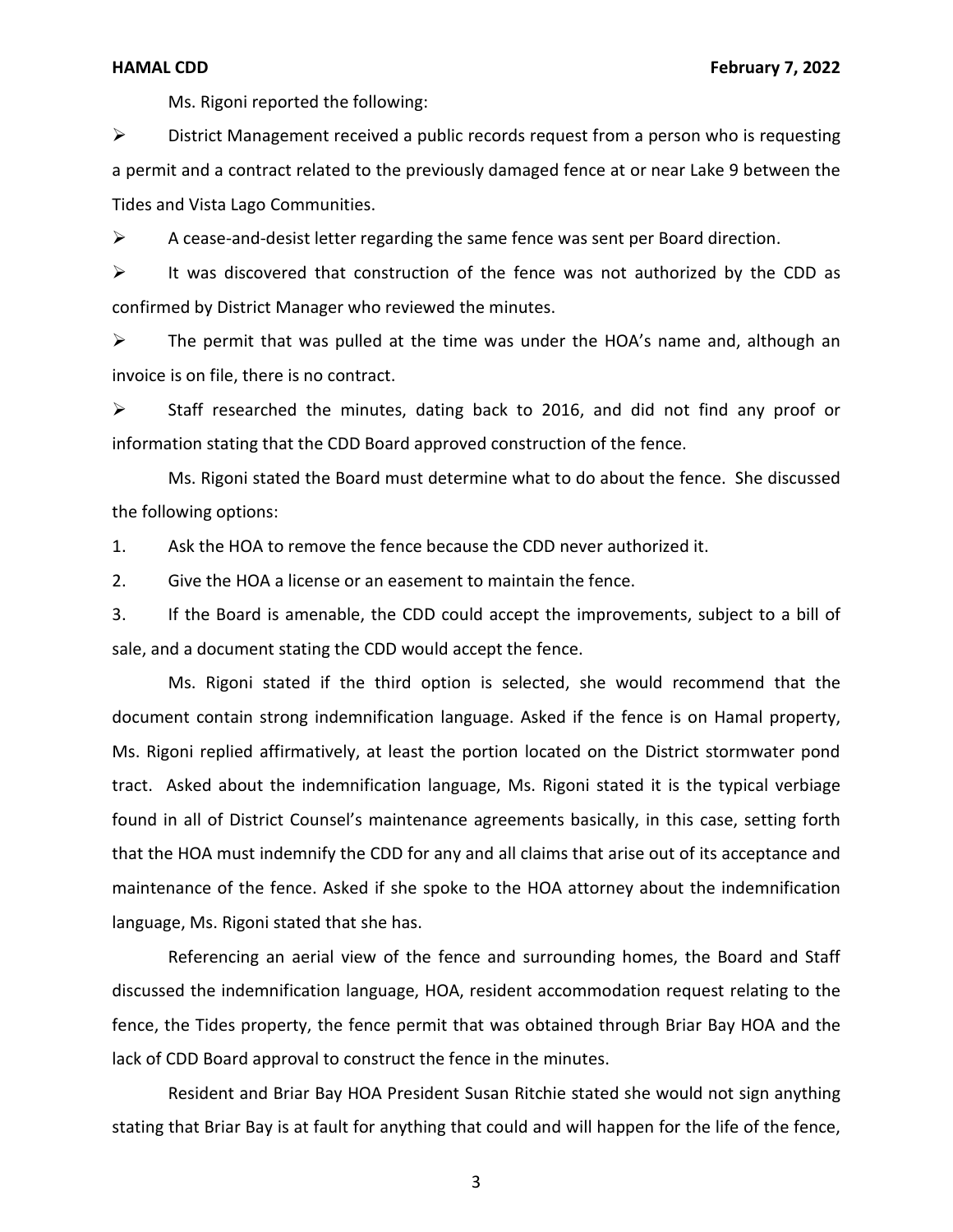such as damages or anything else. Ms. Cerbone stated that the CDD could consider extending the maintenance agreement with the HOA. Ms. Rigoni stated that the maintenance agreement would contain the indemnification clause.

Discussion ensued about the former CDD Supervisor's rationale for the fence, safety concerns, potential CDD liability if the fence causes injury, sovereign immunity, modifying indemnification language to make it acceptable to the HOA, removing the fence piecemeal, reinstalling the fence, inspecting the entire fenceline, conducting a survey and permitting.

Mr. Petrick asked Ms. Ritchie if she would be amenable to District Counsel contacting the HOA's attorney to discuss the fence issue and then discussing it with the February HOA Board meeting. Per Mr. Petrick, Ms. Rigoni would contact the HOA attorney.

 **On MOTION by Ms. Senior and seconded by Mr. Pincus, with all in favor, Lake 9 between the Tides and Vista Lago communities and for the District authorizing the District Engineer and Mr. Wesley to inspect the fence at/near Engineer to prepare a cost proposal to conduct a survey for presentation at the next meeting, was approved.** 

 **Proposal for Stormwater Management SIXTH ORDER OF BUSINESS Consideration of Work Authorization/ Reporting Requirements** 

Ms. Cerbone presented the Work Authorization/Proposal for preparation of the Stormwater Needs Analysis Report that is due by June 30, 2022, and every five years thereafter. Mr. Smith stated the \$6,640 fee is based on an hourly rate. Ms. Cerbone stated that this item was not budgeted so it would be in a separate line item, once the expense is incurred.

 **On MOTION by Mr. Cuningham and seconded by Mr. DePaul, with all in favor, the Work Authorization/Proposal for Stormwater Management Reporting Requirements for preparation of the Stormwater Needs Analysis Report, in a not to exceed amount of \$6,640, was approved.** 

 **Consideration of Proposed Maintenance SEVENTH ORDER OF BUSINESS Continued Discussion: Jog Road Maintenance Responsibilities and Scope**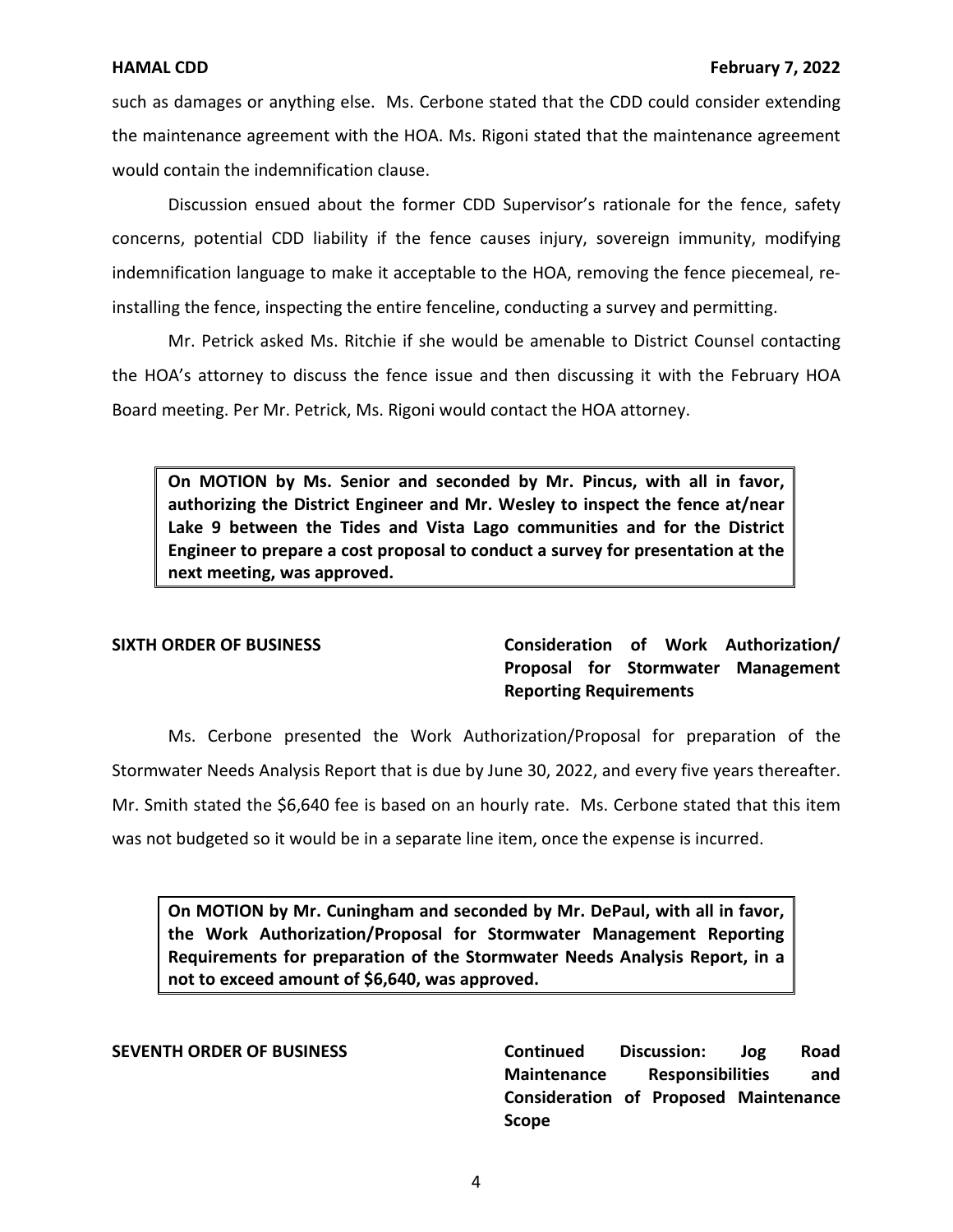### • **Consideration of Revised Form of Permit**

Ms. Rigoni reported the following:

➢ She and Mr. DePaul recently met with County Representatives regarding the proposed Jog Road maintenance issue.

 $\triangleright$  The County presented a standard form of permit for the median area.

 $\triangleright$  In response and per the Board's direction, Ms. Rigoni made a few revisions to the permit and submitted it to the County. Thus far, the County has not responded.

➢ Ms. Cerbone and Mr. Finch would discuss more developments about Jog Road.

Mr. Petrick stated he recently filled out a conflict-of-interest form because he accepted a position with Palm Beach County, in a department involved in this matter; therefore, he would not be able to partake in discussions regarding the Jog Road issue, going forward.

Ms. Cerbone stated she was recently informed that DR Horton received a compliance violation letter and she conferred with District Counsel regarding a possible connection between the DR Horton letter and the delayed response from the County.

Discussion ensued regarding the revised permit, how patient to be with the County, DR Horton's violation letter, installation of irrigation lines on Jog Road and if the next meeting should be held in March or April. An additional meeting date was set for March 28, 2022.

Ms. Rigoni would follow up with the County.

## **EIGHTH ORDER OF BUSINESS Continued Discussion: IT Issues Related to Pumphouse Software**

This item would be carried over to the next agenda.

 **NINTH ORDER OF BUSINESS Consideration of Resolution 2022-03, Implementing Section 190.006(3), Florida Beach County Supervisor of Elections Begin Conducting the District's General Elections; Providing for Compensation; Setting for the Terms of Office; Authorizing Notice of the Qualifying Period; and Providing for Statutes, and Requesting that the Palm Severability and an Effective Date** 

Ms. Cerbone presented Resolution 2022-03 and read the title. Seats 1 and 2, currently held by Mr. DePaul and Mr. Cuningham, respectively, would be up for election.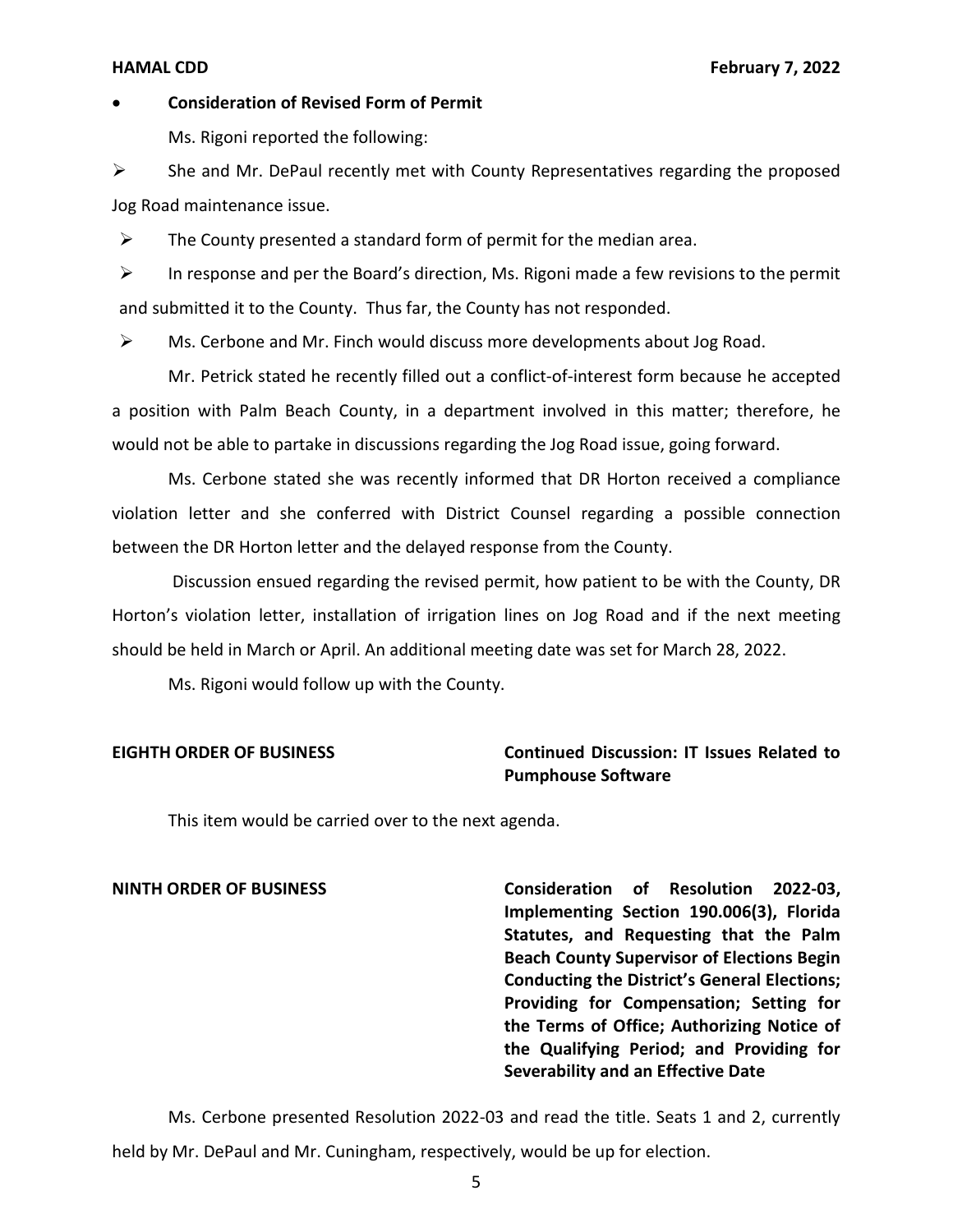**On MOTION by Mr. Pincus and seconded by Mr. Cuningham, with all in favor, Requesting that the Palm Beach County Supervisor of Elections Begin Conducting the District's General Elections; Providing for Compensation; Setting for the Terms of Office; Authorizing Notice of the Qualifying Period; and Resolution 2022-03, Implementing Section 190.006(3), Florida Statutes, and Providing for Severability and an Effective Date, was adopted.** 

 **TENTH ORDER OF BUSINESS Consideration of Resolution 2022-04, Designating a Registered Agent and Registered Office of the Hamal Community Development District** 

Ms. Rigoni presented Resolution 2022-04.

 **On MOTION by Ms. Senior and seconded by Mr. DePaul, with all in favor, Registered Agent and the office of Kutak Rock LLP, 113 South Monroe Street, Suite 116, Tallahassee, Florida 32301, until February 15, 2022, and commencing February 16, 2022, the office of Kutak Rock LLP, 107 West College Avenue, Tallahassee, Florida 32301 as the Registered Office of the Hamal Community Resolution 2022-04, Designating Sarah R. Sandy, of Kutak Rock, LLP, as the Development District, was adopted.** 

**ELEVENTH ORDER OF BUSINESS Acceptance of Unaudited Financial Statements as of December 31, 2021** 

Ms. Cerbone presented the Unaudited Financial Statements as of December 31, 2021.

 **On MOTION by Mr. DePaul and seconded by Mr. Pincus, with all in favor, the Unaudited Financial Statements as of December 31, 2021, were accepted.** 

# **TWELFTH ORDER OF BUSINESS Approval of December 13, 2021 Regular Meeting Minutes**

Ms. Cerbone presented the December 13, 2021 Regular Meeting Minutes.

The following changes were made:

Lines 304, 306 and 333: Change "Pincus" to "Petrick"

Line 307: Insert "asked if" after "and"

Line 500: Change "Mr. Pincus" to "it was"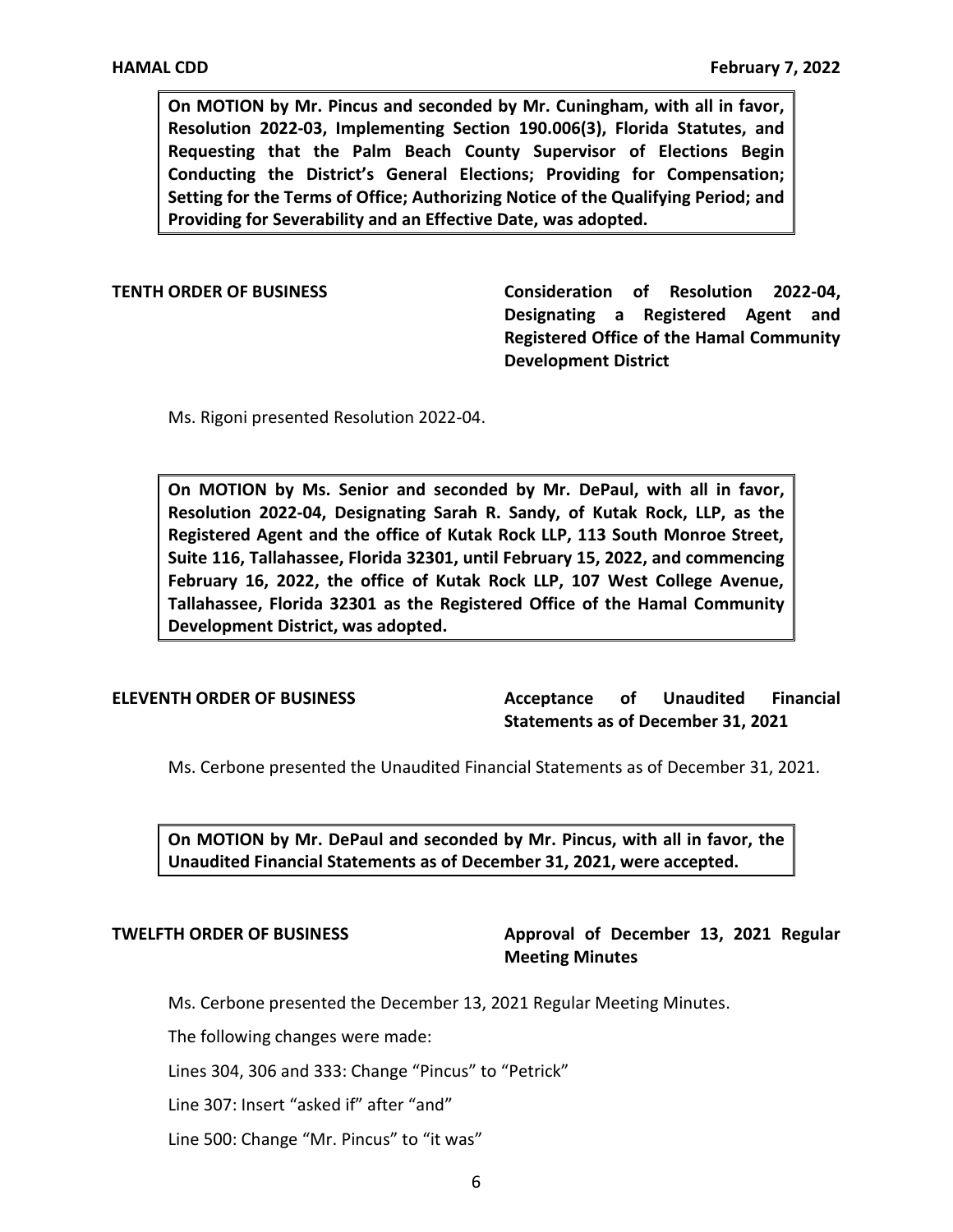Line 507: Change "Ms. Pincus" to "Mr. Pincus"

 **On MOTION by Mr. Pincus and seconded by Mr. Cuningham, with all in favor, the December 13, 2021 Regular Meeting Minutes, as amended, were approved.** 

## **THIRTEENTH ORDER OF BUSINESS Staff Reports**

## **A. District Counsel:** *Kutak Rock LLP*

Ms. Rigoni stated Staff is monitoring the legislative session and would give an update on any bills that pass that would impact the CDD.

## **B. District Engineer:** *Craig A. Smith & Associates*

There was no report.

## **C. Operations Manager:** *King's Management Services, Inc.*

Mr. Finch reported that staff resolved a few minor pump issues on the Hamilton Bay side and the fountain is operational.

## **D. District Manager:** *Wrathell, Hunt and Associates, LLC*

## • **NEXT MEETING DATE: May 9, 2022 at 6:00 P.M.**

## o **QUORUM CHECK**

All Supervisors confirmed their attendance at the March 28, 2022 meeting.

## **FOURTEENTH ORDER OF BUSINESS Supervisors' Requests**

There were no Supervisors' requests.

## **FIFTEENTH ORDER OF BUSINESS Public Comments**

There were no public comments.

## **SIXTEENTH ORDER OF BUSINESS Adjournment**

 **On MOTION by Mr. Cuningham and seconded by Mr. DePaul, with all in favor, the meeting adjourned at 7:38 p.m.**